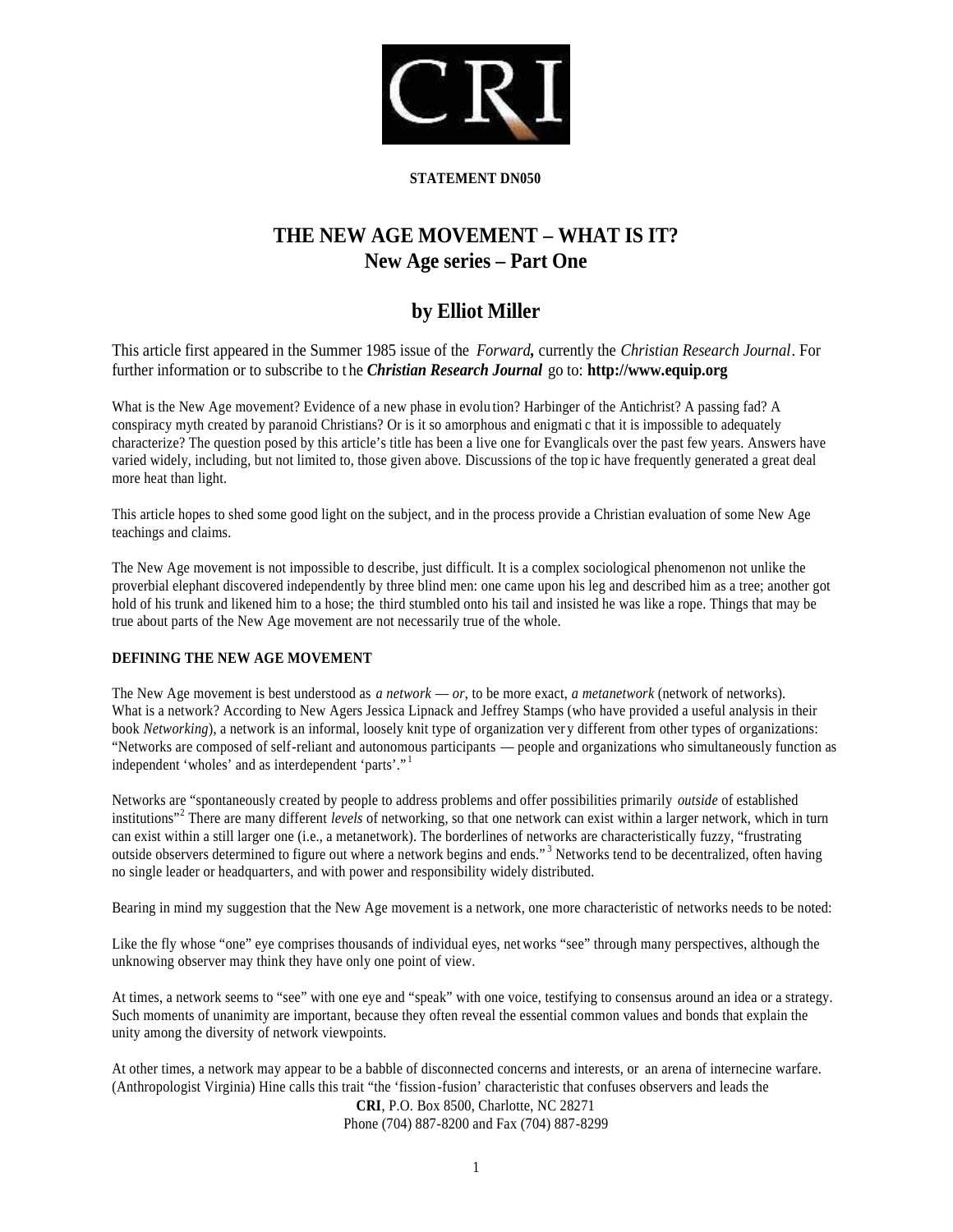bureaucratically-minded to see networks as 'lacking' in organization." Networks not only tend to pu t up with disagreement, in many ways they depend upon it. The forthright independence of the members keeps the network as a whole from being dominated by any single node. Hine writes that while it is a shared vision that keeps a network together; "it is th e conflicting concepts of goals-means that prevent any one segment from taking permanent control over all the others"...

…The many perspectives of a network derive from the autonomy of its members. All have their own turf and agendas, yet they cooperate in the network because they also have some common values and visions. <sup>4</sup>

The New Age movement, then, is an extremely large, *loosely* structured network of organizations and individuals bound together by common values (based in mysticism and monism—the world view that "all is one") and a common vision (a coming "new age" of peace and mass enlightenment, the "Age of Aquarius").

New Agers may differ over such questions as when the New Age begins, whether it will be preceded by a worldwide cataclysm, how it will be politically structured, whether there will be a Christ-figure governing it, or who the true avatars (god-men) or messengers from the spirit world are (if there are any). Nonetheless, they agree that they can hasten the new order that they *all* await by cooperating to influence developments in our culture's political, economic, social, and spiritual life.

Within the New Age metanetwork and movement are hundreds of smaller (but still sometimes very large) networks and movements encompassing a wide variety of interests and causes (all compatible with the ends of the larger network). The consciousness movement, the holistic health movement, the human potential movement, all have contributed generously to the New Age movement, as have the followers of many Ea stern gurus and Western occult teachers. However, participation in one of these movements does not always indicate conscious or actual participation in the New Age movement (remember that networks have fuzzy borderlines). Nor do all Eastern/gnostic movemen ts believe in a coming new age, or participate in the networking process (such groups, like the Hare Krishnas and Christian Science, should really not be considered a part of the New Age movement, in spite of the many beliefs they hold in common with it).

Additionally, such movements/networks as ecology, "appropriate technology" the "peace movement' and future studies overlap the New Age network to varying degrees, though they are *by no means* entirely encompassed within it.

The New Age movement is not a cult by any accepted sociological definition of the term. Although there are several cults which could be classified within it (for example, the Rajneeshees, Transcendental Meditation, and the Divine Light Mission), most are on the movement's periphery. Some, like the Movement of Spiritual Inner Awareness (MISA) and the Sufi Order in the West, are more in its mainstream, but only because they are *less* exclusive, and their leadership *less* authoritarian than most cults. Cult membership is by far the exception, and not the rule, for New Agers.

New Agers tend to be eclectic: they draw what they think is the best from many sources. Long -term, exclusive devotion to a single teaching, teacher, or technique is not the norm. They move from one approach to "wholeness " to another in their spiritual journeys (*firewalking* as a means to "personal transformation" is the latest sensation!). *New Age Journal* observes:

...the many issues of the new consciousness are like peanuts: you can't eat just one. The stockbroker, for e xample, who began dabbling in alternative body therapies ten years ago has quite probably gone on to the likes of meditation or the ecology movement of Zen studies by now, and no doubt he notices the aperture in his personal cosmic egg getting wider all the time.<sup>5</sup>

## **Basic Beliefs**

This eclectic tendency underscores the fact that New Agers consider spirituality much more a matter of experience than belief. Any teaching or technique that facilitates experience is welcome, but there is most often no loyalty to a rigid, elaborate system of belief.

Are there *any* beliefs that are universal, or almost universal, among New Agers? Some of them would answer "no" (in fact, beliefs are often portrayed as direct impediments to enlightenment). <sup>6</sup> However, certain assumptions cannot be separated from New Age thinking, or it would no longer *be* New Age thinking.

As noted earlier, *all* New Agers believe that "all is one"— everything that exists composes one essential reality. A second assumption is that this Ultimate Reality is neither dead matter nor unconscious energy. It is Being, Awareness, and Bliss (which is to say, a Hindu conception of God as an impersonal, infinite consciousness and power).

The first two assumptions imply two more: all that is, is God (which is pantheis m); and man, a part of "all that is" is likewise divine. But how do New Agers answer the inescapable fact that most people don't at all *feel* one with God?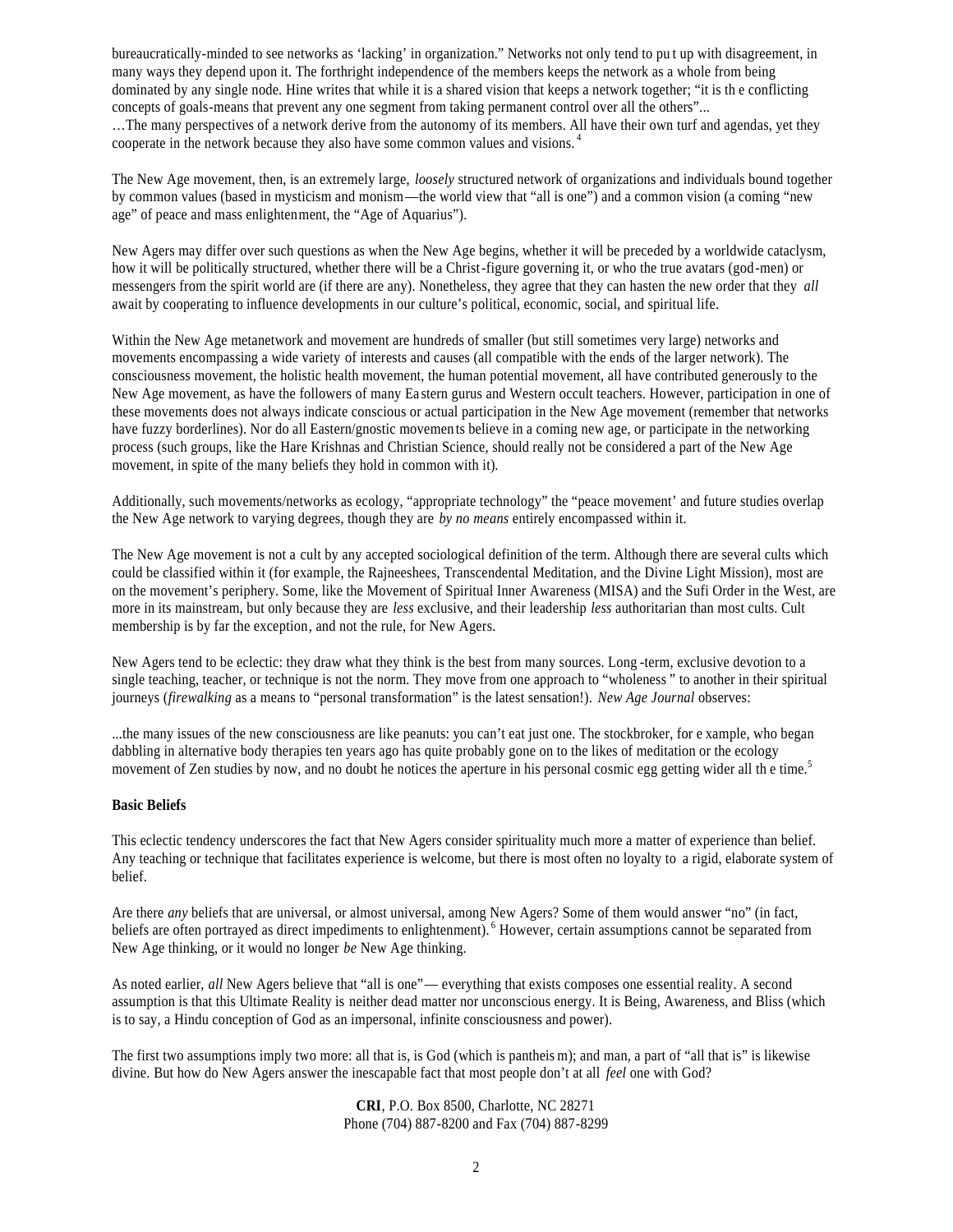In agreement with all pantheists, New Agers explain that man is separated from God *only* in his own consciousness. He is the victim of a *false* sense of separate identity which blinds him to his essential unity with God, and this is the cause of all his problems. How then can man be saved (or made whole, as New Agers would prefer to put it)? It becomes a m atter of *spiritual technology*.

New Agers believe that any or all of a variety of techniques for *altering* the consciousness (including meditation, chanting, ecstatic dancing, and sensory deprivation) can enable the seeker to *consciously* (mystically) experience his supposed oneness with God. Thus, salvation for the New Ager is equated with *gnosis* (experiential knowledge). It is *Self-realization* or the realization that one's *true* Self is God. Such mystical experiences are viewed as doorways to "personal transformation," a lifelong growth process marked by increasing wholeness and personal power.

For the New Agers, experience and intuition are the final authorities. Such subjectivism makes sense, if one believes he's in a universe where nothing ultimately exists but one solitary Self, or subject. How can there be an objective authority? The very concept of objectivity loses ultimate validity and meaning in such a world view. Thus, objectivity is not appreciated by New Agers as it has traditionally been in the West, though they like to consider themselves objective.

In addition to the above universal beliefs, almost all New Agers adhere to the ancient Hindu doctrines of reincarnation and karma. By the law of karma it is understood that whatever a person does, good or bad, will return to him experientially in an exact proportion of good or bad. Since most people are unable to experience all of the "bad karma" that they have accumulated in one lifetime, they are compelled to return in flew incarnations until all of their bad karma has been balanced by good karma. Thus, salvation for New Agers is clearly a matter or works.

Also central to New Age belief are a spiritualized doctrine of evolution, the con viction that personal transformation leads to planetary transformation, and the concept of the New Age itself (usually defined astrologically). We will reserve discussion of these beliefs until later in this and the following article.

It should be pointed out that underlying the New Age belief system is an acceptan ce of the "truths" purveyed by the humanist establishment. While remaining within the frameworks of humanism and existentialism, New Agers have simply gone on to spiritualize the universe by making consciousness its essence, rather than matter. New Age act ivist Mark Satin writes, "...consciousness is 'ultimately' determining. That is my perspective. It is not 'right' or 'wrong' - there is no 'ultimate' answer." Denying that there is any objective truth we need to worry about (e.g., a personal God with a def inite will for mankind), New Agers see belief as something that we create to meet our cultural needs. When these "myths" are no longer serving the culture (which is how they tend to see the orthodox Judeo-Christian faiths today), they should be discarded for the common good.

Though New Agers have definite beliefs, this underlying utilitarian attitude explains their seemingly careless approach to issues of faith which, to the Christian, have ultimate consequences.

## **A Growing Influence**

Often when I answer inquiries about what I'm researching these days, people reply, "I've never heard of the New Age movement." They may be familiar with yoga, est, and beliefs such as reincarnation and astrology, but many people in the mainstream of American culture are unaware of this movement as a whole.

Popular New Age teacher David Spangler, in the Foreword to the book *New Times Network*, comments:

Our newspapers, news magazines and television programs…suffer from a kind of evolutionary myopia, unable to see a larger context of growth and change in the world around them. If one looks beyond the range of the media, though, and examines some of the activities represented in this book, a different perspective emerges.<sup>8</sup>

This "different perspective" pertains to what Lipnack and Stamps call "Another America": a growing subculture with an alternative world view and values, actively working to change society along the lines of their own vision.

The Evangelical church has swelled its ranks, thanks to a revived religious instinct, e vident in American life over the past 15 years. But many modern seekers for a variety of reasons (including poor examples of Christianity) prefer more unconventional forms of spiritual expression.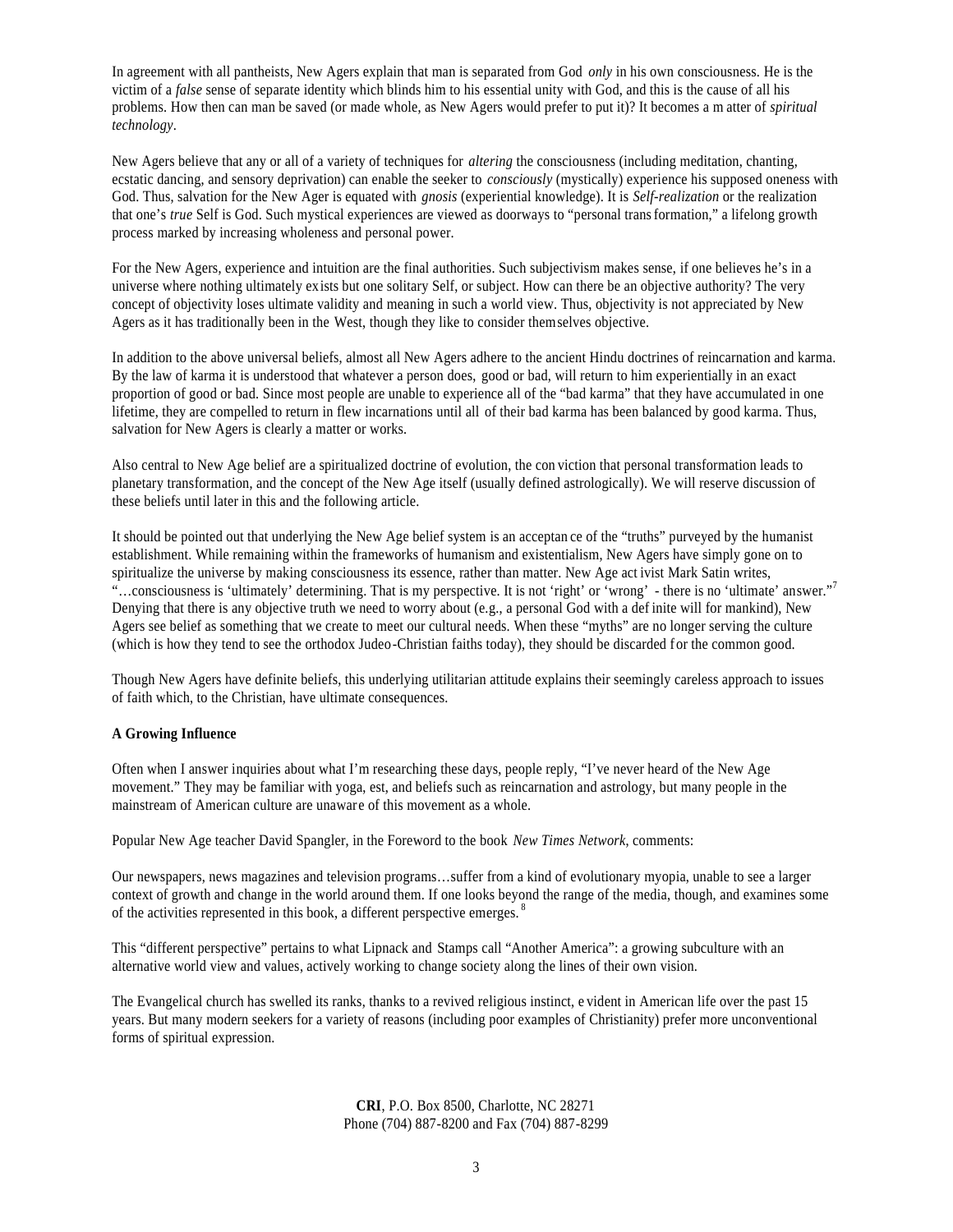A Gallup survey released a few years ago projected that 10 percent of Americans have participated in one of several New Age spiritual movements (including Transcendental Meditation, yoga, Oriental religions, and other forms of mysticism). <sup>9</sup> Drawing upon this ground swell, the New Age movement has become a significant American spiritual and social force, existing alongside of the secular and religious establishments, competing with them for cultural dominance.

The New Age movement is not a passing fad. It is decidedly a minority within our society, but a mobilizing , active minority. Its fortunes will ebb and flow with the political, economic, and spiritual climate (the recent economic recovery has been a setback to the movement). It currently has very little political power,  $^{10}$  but an ever-expanding social influence. It views its ideas and programs as the wave of the future (not without *some* good cause), and considers that it need only achieve a "critical mass" (not a majority) of public support to overturn the cultural strongholds of secular humanism and traditional religion.

As we proceed in this examination of the New Age movement, we will have frequent occasion to refer to its spokespeople (see sidebar). It should be remembered that since the New Age movement is a loosely knit network, and not a tightly run organ ization, participants are free to dismiss statements made by other New Agers as not representing their own views. Scenarios often differ at points, though the world view is the same. I have generally sought to select quotes that represent the views of the entire movement, but quoting a New Age leader is not the same as quoting a spokesperson for a denomination, sect, or cult.

## **UNDERSTANDING NEW AGERS**

Misunderstanding often inhibits fruitful dialogue with New Agers. They have been the victims of some rather unfortunate stereotyping, both by secularists *and* Christians. Secularists have often seen them as little more than flighty visionaries, or as socially indifferent narcissists. Some Christians have viewed them as demonized Luciferians, consciously conspiri ng to usher in the Antichrist, and have thus regarded them with mixed fear and loathing. Though there may be a limited basis in fact for some of these views, as general descriptions they are grossly misleading.

New Agers are generally sincere. Many are also intelligent — if one grants their basic world view premises, their beliefs are not as irrational and inconsistent as some think. They tend to be candid; even about their "conspiracy." (Marilyn Ferguson's *The Aquarian Conspiracy* — see sidebar — is a forthright declaration of the movement's intentions and activities. If in any way it is misleading, it is due to excessive optimism, not sinister subterfuge.) And by and large New Agers are genuinely humanitarian, sometimes putting Christians to shame by their willingness to serve humanity.

It is not that there is nothing sinister or dangerous about the New Age movement, but we must resist the temptation to try to locate the evil in simplistic, black-or-white categories, for in so doing we will fail to see New Agers for who they really are. This will only reinforce their *own* misconceptions about *us*, *and* our gospel.

Let us proceed, then, to seek a better understanding of New Agers, considering both those characteristics that relate them to other movements, and those characteristics that set them apart and make them unique.

## **Life and World Affirming**

In some respects, New Age religion can rightly be classified as a Western expression of classic monistic Hinduism (called *Vedanta*).<sup>11</sup> The most basic beliefs (about God, the world, man, and salvation) are the same, as are the mystical experiences that are at the heart of both. Much of the New Age spiritual technology that produces these experiences has come straight from India, brought here and taught since the 1960s by Hindu swamis and gurus. Their followers make up a sizable — though by no means dominant — contingent of the movement itself.

In spite of these commonalities, the New Age movement (including its Oriental components) is very different from traditional Eastern mysticism. The key to this difference lies in the fact that New Agers are life and world affirming.

In traditional Hinduism the earthly is set in direct conflict with the spiritual, so that those who are serious about seeking God and salvation are expected to renounce the world of temporal pleasures and responsibilities. The world is *maya* (illusion), and is considered a formidable obstacle to eternal bliss. In the enlightened state, all is seen as God. Events in the world (being illusory) have no ultimate importance. Historic Hinduism is therefore world denying.

In keeping with their Western heritage, New Agers have rejected this aspect of Eastern mysticism. They affirm the value of temporal realities: people, nature, culture, education, politics, eve n science and technology. In fact, contemporary New Age thought represents an effort to graft the fruits of higher learning onto the various branches of mystical tradition.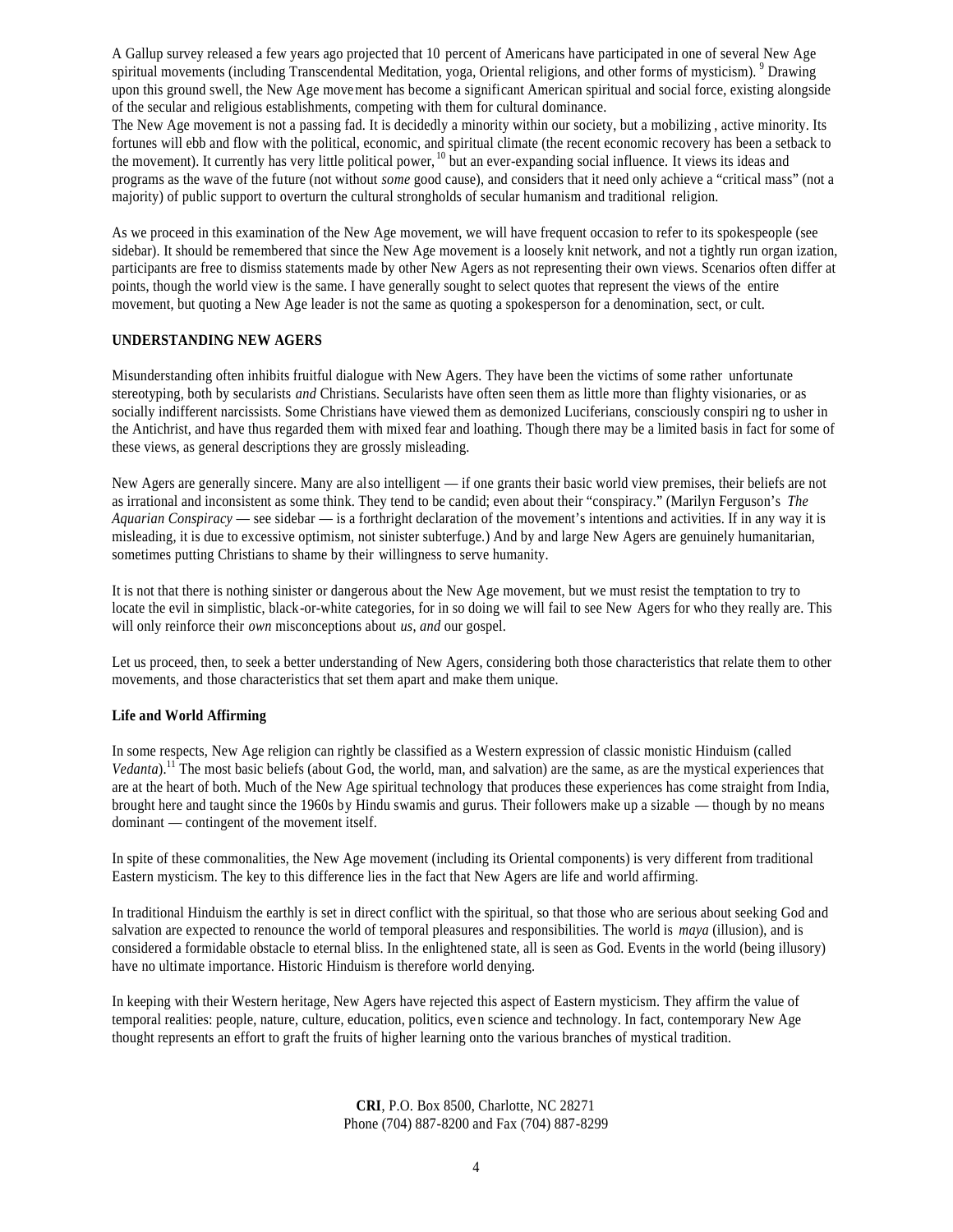Most New Agers are not romantically seeking to turn back the clock to a simpler ti me. They embrace the future, with all of its increasing complexity and automation, as long as things are developed along the lines of global peace, unification, and ecological balance. They stress a balanced exploration of both "inner space" (through medit ation) and "outer space" (i.e., the world external to the self).

One reason New Agers have rejected the traditional Hindu view of the world is that they have a social conscience. They desire to change the world, not drop out of it. Another reason is that t hey desire *personal* (earthly) as well as *spiritual* fulfillment.

The question might be posed, "But isn't world denial a natural consequence of a monistic world view?" Historically, there seems to be a strong tendency in this direction, but New Agers are struggling to work out a metaphysical basis for their positive view of the world — a way to make social action and personal fulfillment compatible with mysticism.

New Agers are now advocating a "trans-material" world view, which is (they claim) neither non-materialist (as with Hinduism), nor materialist (as with secular humanism). It agrees with the Hindus that on a certain level of consciousness (the "spiritual state"), all is seen as one, and there are no distinctions between, for example, subject and obje ct, or good and evil. It would also agree with the materialist that on a certain level his perspective is valid. But New Agers argue for a third level, which incorporates both. Mark Satin comments, "In this state, objects, events, and self are neither sepa rate, as in the material state, nor identical, as in the spiritual. Objects, events, and self are seen as separate *and* as flowing into a larger unity. As David Spangler puts it, difference is seen 'as really an enriching manifestation of this unity rather than a fragmentation of it.'"<sup>12</sup> In this perspective, the diversified created order can be viewed positively, rather than in the negative light in which Hinduism has long perceived it. The world, therefore, has value and purpose.

In this third state of consciousness, called the "religious state," the barrier that "maya" has long presented to ethics and social action (as in India) is seemingly "transcended":

The religious state of consciousness is as valid as the others and as necessary to us, for without i t we could have no morals, no guidelines for living. In the material state, morality is meaningless. An action works or it doesn't work, and that's that. In the spiritual state, morality is impossible; if you wish for something for your self, even guidelin es of principles, you've already separated your self out from the One (and besides, everything is as it should be). But in the religious state, a moral principle is inherent in the universe, since *whatever is done to one part affects the whole*. As [Lawrence] LeShan puts it, "if one part moves another toward greater harmony with the whole, all of the whole — including the part that took the action — benefits"; and the reverse is also true. Therefore, "anything that moves a part toward its fullest development and fullest integration with the whole is good," anything that does the reverse is evil."<sup>13</sup>

But the question is, can such a convenient, arbitrary designation of "states" really sustain ethics?<sup>14</sup>

#### **Hippies Come of Age?**

The New Age movement bears a loose relationship, not only with Hinduism and the guru movements that have come from India, but also with the Western counterculture of the 1960s. It's true that many of the old hippies are not a part of today's New Age movement (a healthy minority in fact, are Christians), and most 1980s New Agers were probably never a part of the sixties counterculture. Nevertheless, the 1960s counterculture is a *major* historical tributary among the several that have converged to become today's rushing river of New Age activity.

Theodore Roszak, who gave us *The Making of a Counter Culture* in 1969, observes, "People who grew up in the sixties have become part of the adult middle-class world. . .doing all the things people do — raising families, paying bills."<sup>15</sup> But because of their broad range of education and spiritual experience, Roszak points out, their values are different.

Though the hippie movement was pronounced dead sometime in the early 1970s, much of its spirit continues, having evolved into new cultural forms. Many New Agers carry on such sixties distinctives as emphases upon community, and a lifestyle of "simple living and high thinking" an exaltation of nature, rejection of materialism and many traditional values, and fascination with the occult. No New Ager would dispute the old hippie conviction that the answer to humanity's problems lies in the cultivation of "higher levels of consciousness."

Although the New Age movement has historical continuity with the hippie movement, in many ways they differ. 1) The New Age movement is not primarily a youth movement, but spans all ages. 2) New Agers are usually not distinguishable from the rest of society by outward appearance. 3) Hard rock music is not a rallying point. Instead, they are developing their own "New Age" music style, described in a recent *Newsweek* as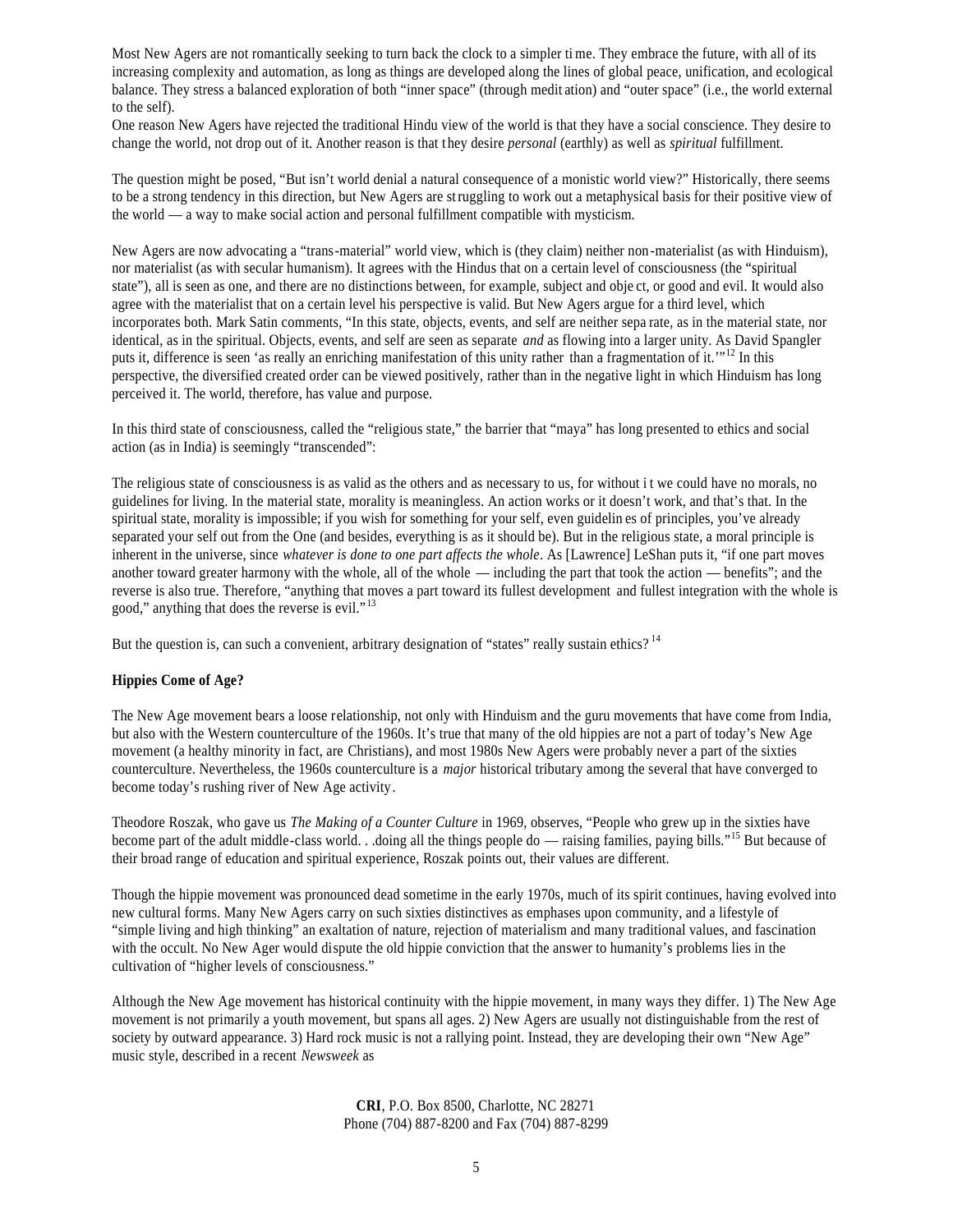. . .a loosely defined school that encompasses. . .lyrical jazz folk. . .airy harp fantasies.. . spacey synthesizer noodlings. . .What ties these musicians together is a vaguely mystical world view and a striving t oward a relaxing musical mood.<sup>16</sup>

4) The New Age movement is not anti-establishment; at least not in the sense of the l960s. 5) Whereas the sixties counter culture tended to be either radically left (socialistic) or anarchistic in political philosophy, New Agers have developed an entirely new approach, termed "radical center" (to be described later in this series). 6) New Agers have not continued the hip pies' emphasis on free sex, though their morals could hardly be called "traditional" 7) While psychotrop ic (mind-altering) drugs were the doorway to the spiritual realm for most hippies, the mysticism of the New Age movement is largely drug -free.

We see then that many New Agers could be described as "hippies come of age," but it would be a great oversimplif ication to suggest that the New Age movement is little more than a new name for the hippie movement. It represents a much broader cultural trend.

## **Health and Growth Oriented**

The 1970s was a decade characterized by introspection — a search for what psychologist Abraham Maslow called "self actualization." Thousands of young people, burnt out on the drugs and militant politics of the sixties, sought answers in cults, or in a variety of Eastern and occult disciplines. But the same longings for qualitative chan ge were being felt by the older and more established sectors of society. People of all ages desired to achieve meaning and direction in life, greater success and fulfillment, and increased physical and psychological well-being. These interests gave rise in the 1970s to the human potential and holistic health movements, which remain significant to the present.

Though they are not explicitly religious, both movements have built numerous bridges to the worlds of mysticism and the occult. So many ideas, practices, and techniques — as well as people — have crossed these bridges (both ways), that the various movements inevitably cohered, and assumed a common identity, which is the New Age movement of today. The overall body of New Age thought has been shaped by, and reflects, all of these influences.

New Agers as a rule, then, are very health and growth oriented. Much of the movement's activities centers around these themes.

It needs to be noted that there is nothing wrong, and everything right, with desires to grow and be whole. The quests for spiritual reality, authentic identity satisfying relationships, and greater health are all, in and of themselves, desirable cultural trends. When carried out along biblical lines they should be applauded. For the Christian , the problem with the New Age approach to personal transformation is the metaphysical and spiritual context in which the concept is understood and pursued.

In the Bible, spiritual growth is equated with increasing dependence upon Christ, and conformity to His will (e.g., 2 Cor. 3:4-5; James 4:13-16; Eph. 4:15). In contrast, New Agers offer definitions like the following: "The personal and spiritual growth of a person can be described as the transformation from a dependent human being to one who knows and feels that he/she is in charge of his/her life and acts upon it:"<sup>17</sup> These radically different conceptions of growth are perfectly consistent with the radically different universes which Christians and New Agers believe they inhabit.

Since for the Christian the distinction between Creator and creation is absolute and permanent, the limited creature must always depend on, and obey, the all-sufficient, sovereign Creator. Though personal growth may involve increasing independence on a *human* level, our relationship to *God* operates differently.

For the New Ager, though, the distinction between Creator and creation is illusory, and so that which *is* all-sufficient and sovereign must be the self! In such a case, growth or transformation would logically involve reco gnizing this fact and acting on it, in ever-increasing self-sufficiency and control over one's own life.

When New Ager's talk about "taking responsibility" and "being accountable" Christians can be disarmed, since these terms are part of their own vocabulary. Actually, the word "responsibility" can be used in very different contexts.

To the Christian, man is responsible and accountable to external authorities; beginning with God, and including those human authorities that He has instituted (e.g., Rom. 13:1-2). The New Ager, on the other hand, defines "taking responsibility" and "being accountable" ultimately in terms of the *self*. We have the power to create our own reality, but it will be created by external forces if we don't take responsibility for whatever happens to us. This is why human potential seminar graduates have been known to blame such adversities as cancer and rape *on the people who suffer from them*.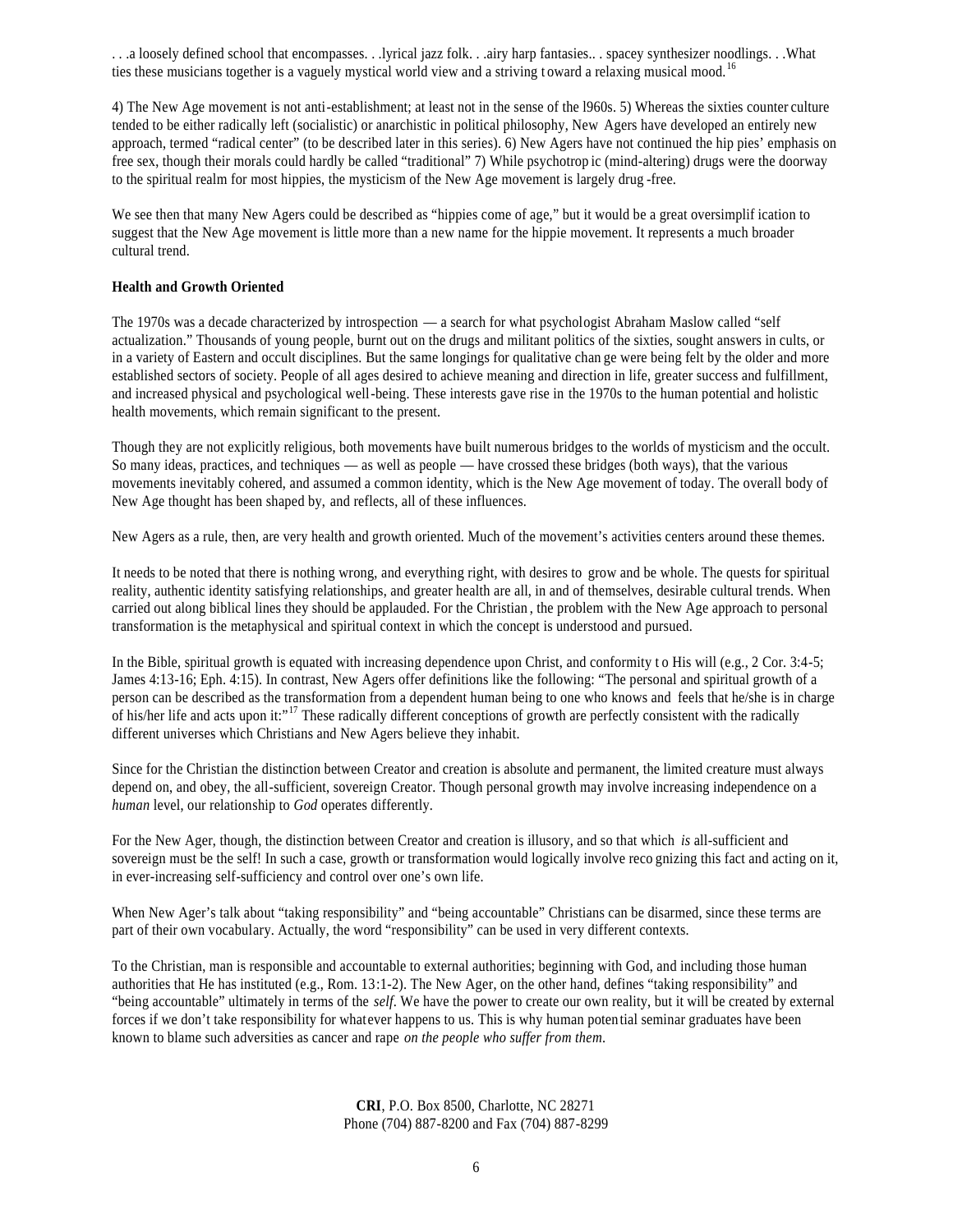New Age belief in unlimited human potential — our power to "take responsibility" and shape our own future — is increasingly being applied not just to the individual, but to society as a whole. New Ager and psychologist Barry McWaters writes of "the emerging potential of human beings to take responsibility individually and collectively, for a po sitive future."<sup>18</sup>

# **Taking Responsibility for the Planet**

New Agers are (understandably) very concerned about the many threats to global survival (such as the nuclear arms race). They don't believe they have to watch helplessly as the fate of all humanity is shaped by the vested interests of shortsighted political and economic powers. Just as they've embarked upon *personal transformation* by taking responsibility for their own lives, they believe that a critical mass of transformed individuals can take respon sibility for society as a whole and bring about *planetary transformation*. Their highly optimistic view of human nature encourages them to believe that not only can the global crisis be survived, it can be turned into an evolutionary opportunity to realize our *racial* potential in a relative utopia.

New Agers such as David Spangler recognize that this longing for a "new age" is not of itself new:

The idea of the new age is rooted in one of the oldest human images, that of the holy (or holistic) human civili zation. This image. . .is one of a human culture in full harmony and attunement within itself, with nature, and with God: a culture in which the divine perspective of love and wholeness can find full expression.

The desire for such a civilization has empowered human striving and efforts throughout our history, particularly here in the West. It has been the impetus behind numerous millennial movements and eschatological ex pectations. It has been the imagination behind the idea of utopia.<sup>19</sup>

As "millennial" as the New Age movement may be from a sociological standpoint (and as indebted to Christianity as it may be for this emphasis), it does not believe in the biblical millennium (Rev. 20:1 -6). Rather than base their hopes on biblical prophecy, New Agers appeal to astrology.

Belief that we are entering a more enlightened astrological age has been popular among occultists for over a century. The Introduction to *The Aquarian Gospel of Jesus the Christ*, a turn-of-the-century spiritistic "revelation," offers this classic definition:

The Aquarian Age is pre-eminently a spiritual age, and the spiritual side of the great lessons that Jesus gave to the world may now be comprehended by multitudes of people, for the many are now coming into an advanced stage of spirit ual consciousness.<sup>20</sup>

For some New Agers the "Age of Aquarius" is little more than a convenient symbol for the anticipated new order, but for a majority, it is a deeply held religious belief.

# **NEW AGE RELIGION: ANYTHING BUT CHRISTIAN!**

Belief in an astrologically rather than a biblically defined new age is indicative of the fact that New Age religion is thoroughly occultic, and totally unchristian. Discernment of this truth is sometimes woefully lacking, even in traditionally Christian circles.<sup>21</sup>

Intellectually, if the basic New Age beliefs outlined earlier are adhered to, the central components of the Christian faith cannot remain intact. If all is One (God), there can be no sin and death. The substitutionary death of Christ for our sins becomes meaningless — even illusory.

It cannot even be said that Christ took our "bad karma" upon Himself. Karma is seen as an impersonal law *in* the universe, not the personal judge *of* the universe. It therefore is exacting, making no merciful provision for the sinner's at onement.<sup>22</sup>

The New Ager will agree that Jesus Christ is God — his world view will allow that. But his world view will also compel him to say that Jesus is *no more* God than anyone else. The difference between Jesus and the rest of humanity must therefore b e that He more fully *realized* and *demonstrated* the divine (Christ) potential we all have. His value to us becomes primarily one of example. New Agers say that Jesus wanted us to become His equals, not to worship Him.<sup>23</sup>

By holding that "Christ" refers to a divine principle within *all* men, and that Jesus simply attained consciousness of it ("Christ consciousness") as we all can, New Agers seemingly resolve the dilemma that the obvious uniqueness of Jesus poses for a pantheistic world view. In the process, however, they brand themselves as "anti-christ," for it was exactly *this* error that the apostle John was responding to when he used that term in 1 John  $2:18-23.^{24}$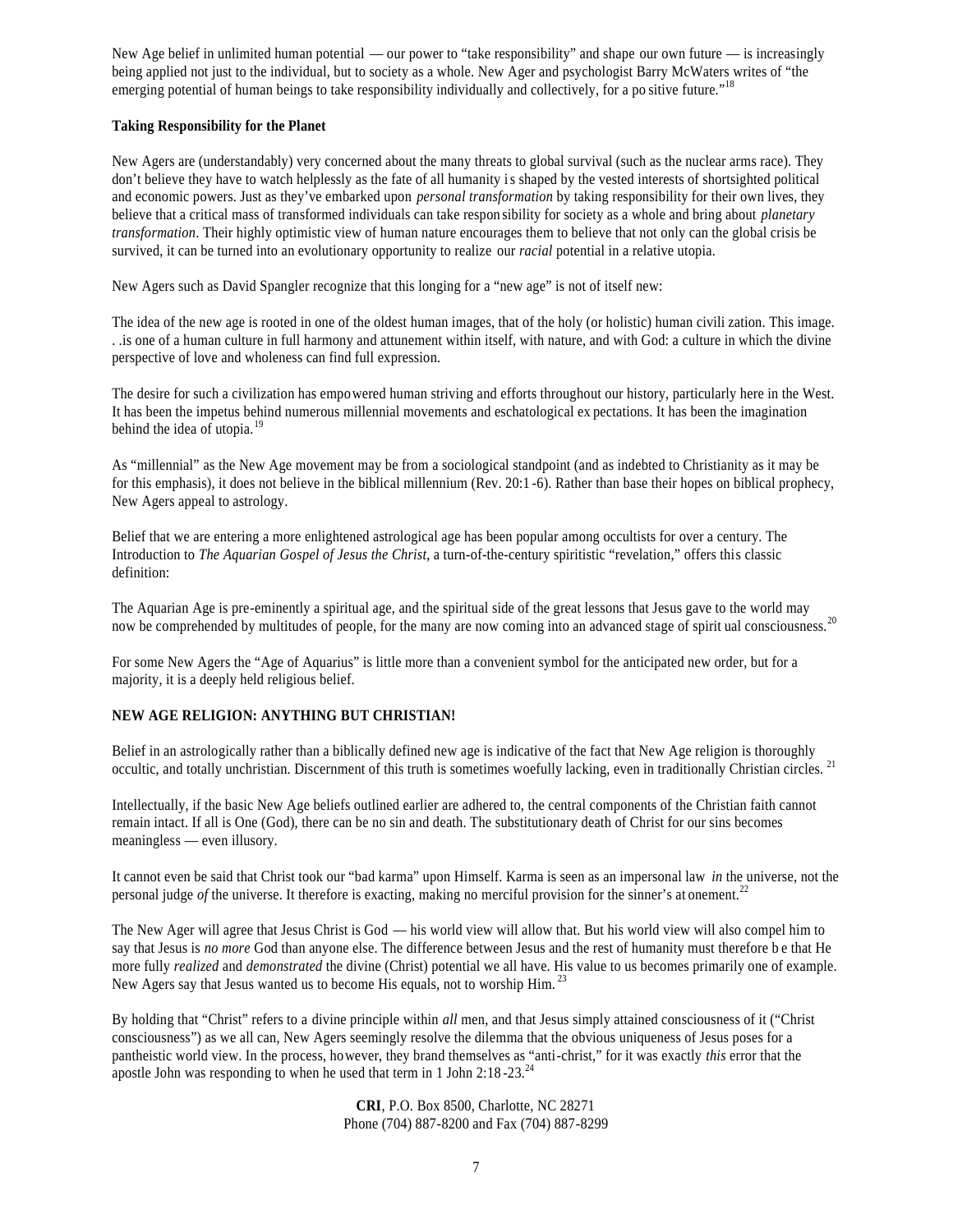Though some New Age groups identify themselves as Christian, and most New Agers think highly o f Jesus, their endorsements of Him need to be evaluated in the light of 2 Cor. 11:3-4 and 13-15. It is there we learn that there can be a *counterfeit* Jesus, preached by counterfeit apostles, who serve a counterfeit "angel of light" (Satan).

The New Age Jesus became "the Christ" only after purifying himself of "bad karma" through many incarnations, and even now (as many believe) he is only one of several "masters" who serve humanity from a higher (but not the highest) plane.

As exalted as this Jesus may be in the *New Ager's* universe, he is a ghastly substitute for the Jesus of the Bible, the creator and sustainer of the universe (Col. 1:16-17). Reverence for the New Age "Jesus" will not impress the historical, bibli cal Jesus, who is "ready to judge the living and the dead" (1 Pet. 4:5).

#### **A Return to Paganism**

While some New Agers profess affinity with Christianity (at least their "esoteric" version of it), others are more open about the essentially *pagan* nature of New Age spirituality. In fact, there is a growing attraction in New Age circles to an "earth mother" deity, as opposed to a heavenly Father. Mark Satin comments on this trend:

Significantly, among those of us at self-development stages six and seven, religious worship has already begun to rely less on the tradition of the sky god and more on the tradition of the earth goddess. As sociologist Robert Bellah sees it, "The sky religions emphasize the paternal, hierarchical, legalistic and ascetic, whereas the earth tradition emphasizes the maternal, com munal, expressive and joyful aspects of existence.<sup>2</sup>

Satin even insists that "We have more to learn from North American Indian spiritu ality than we do from Christianity."<sup>26</sup>

How could Westerners with a nearly 1,700-year Christian heritage drift so far from their biblical moorings? An insight can be gained from yet another affirmation by Satin: "A spiritual path is valid *for us* if it is appropriate to *our needs* as *we ourselves* define them<sup> $27$ </sup> (emphasis in original). What is revealing about this evaluation is that it is made without reference to the judgments or wishes of any power external to the self.

Thanks to the increased influence of secular ideas in our culture, for "baby boomers" like Satin, the sovereign God of the Bible has been dethroned from the universe. In His absence, spiritual needs must be satisfied in seemingly novel ways. And though the autonomous seeker seems free to choose from a multitude of possibilities, the options open to the human condition turn out to be more limited. Ultimately, the forms of religion experimented with are little different than those employed by our prechristian forefathers.

In a tragic sense, the biblical proverb (2 Pet. 2:22) is exemplified, "The dog [a word Jesus once used for the Gentiles — Matt. 15:26] returns to his own vomit" (i.e., the idolatry of his distant past). And modern man is doing so on a bridge built by his own intellect! (This fact is evident in the simultaneously sophisticated, imaginative, and yet tortured philosophizing that New Agers employ to justify this revival of the "earth tradition.") The implications that this rising interest in paganism holds for Western civilization are disconcerting, to say the least.

# **Occultism: The Heart of New Age Religion**

A study of religion in world history demonstrates the near universality of psychic phenomena and the mystical experience, as well as such practices as divination, magic, and spiritism. Only the biblical tradition really stands apart (e.g., Deut. 18:9-14), offering a different kind of spirituality the sovereign and gracious workings of the Holy Spirit among the covenant peo ple of the true God.

Thanks to the profound historical influence of biblical faith in the West, pagan spirituality was forced to the cultural periphery, and given the stigmatizing rubric, "the occult' Now, in the form of the New Age movement," paganism is attempting to regain *all* of its lost ground. By New Age design, Western culture is being permeated with a variety of techniques for altering the consciousness and tapping "universal energy" (e.g., yoga, "creative visualization;' and "therapeutic touch" for healing). Because of the scientific or pseudo-scientific language that is offered to explain these techniques, their occult connections often go unrecognized. In fact, the New Age's multiple, doorways to spiritual power and experience *all* open up to the *same* world that has been populated for millenia by witches, shamans, and mediums.

What is the New Age movement? This article has attempted to answer that question from a numb er of angles, pointing to a variety of temporal factors, and emphasizing the sincerity and humanitarianism of many of its participants. But from a biblical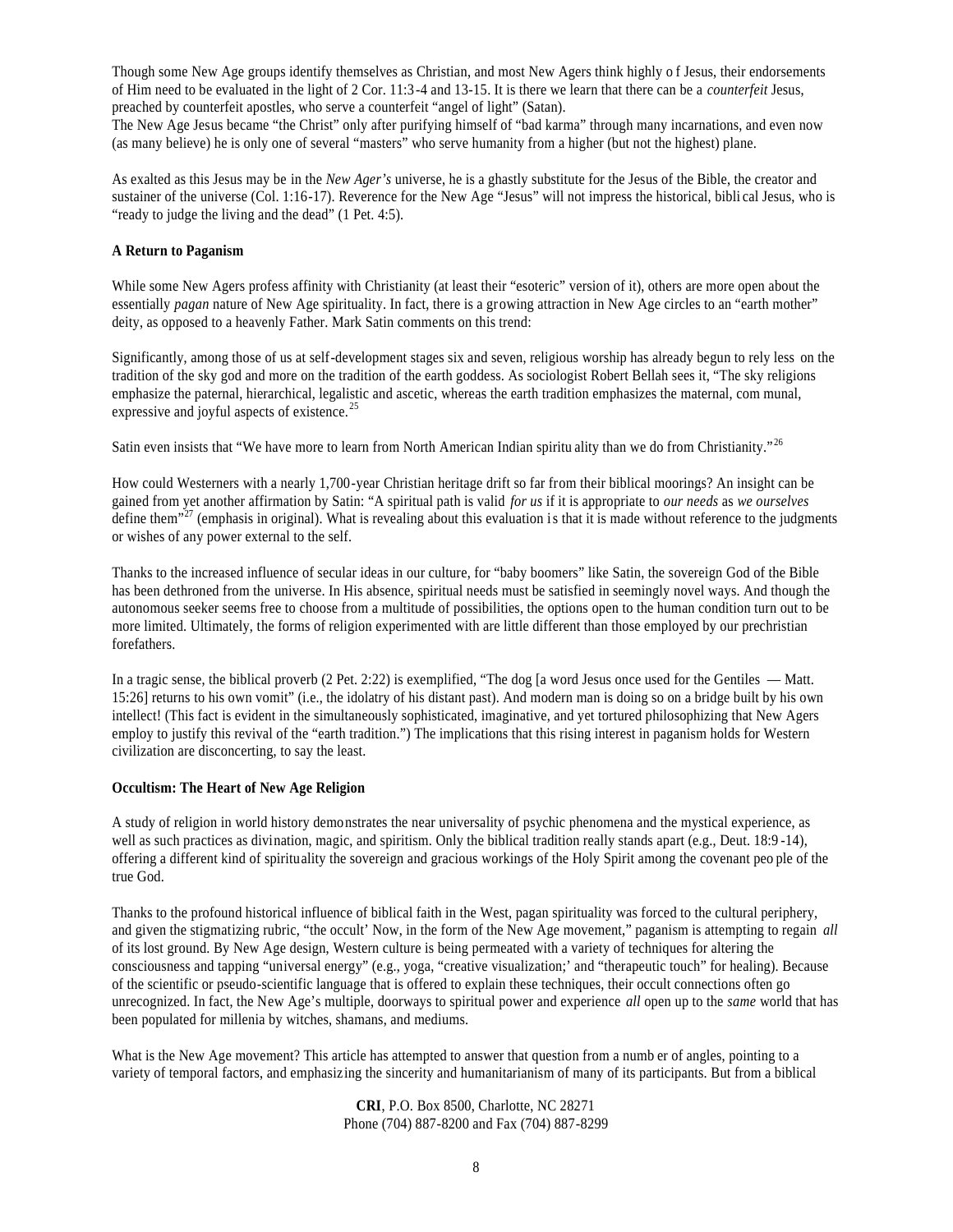perspective (that is to say, from the perspective closest to eternity that we are capable of), the New Age movement is *most* significantly a sophisticated, contemporary representation of the same old spiritual kingdom that has always stood in stark opposition to the kingdom of Jesus Christ (e.g., Acts  $13:8-12$ ).<sup>29</sup>

New Agers desperately need this biblical perspective, lest they devote their lives to saving the world, only to find they were serving the author of its destruction (John 8:44; 10:10). Introduced to the *biblical* Jesus, they will find a resource for personal transformation that they have never dreamed of (2 Cor. 2:18), and a vision for human service grounded in the unshakeable kingdom of God (Heb. 12:28). In *His* service, their idealistic energy will not be wasted (1 Cor. 11:34).

# **NOTES**

- 1 Jessica Lipnack and Jeffrey Stamps, *Networking* (Garden City, NY: Doubleday & Company, 1982), p. 7.
- 2 *Ibid*., p. 6.
- 3 *Ibid*., p. 8.
- 4 *Ibid*., pp. 226–227.
- 5 Lillie Wilson, "The Planetary Initiative: A Plot to Save the World," *New Age,* Jan. 1982, p. 43.
- 6 It is true that mystical experience can *precede* and *stimulate* belief; a fact which gives New Agers a tactical evangelistic advantage over Christians (we will see how they exploit this in an upcoming article).
- 7 Mar Satin, *New Age Politics* (New York: Dell Publishing Co., 1978), p. 328.
- 8 David Spangler, "Old Voyage, New Voyagers: The Maturing of Planetary Culture" (Foreword), in *The New Times Network,* comp. Robert Adams (London: Routledge & Kegan Paul, 1982), p. x.
- 9 Reported in "New Age People: We Are a Political Force," *The New Age Harmonist,* Vol. 1, No.1, p. 2.
- 10 In areas where it is strongest, like the West Coast, the Northeast, and Colorado, it has made its political presence felt, however. For example, former California Governor Jerry Brown is a true New Age politician.
- 11 Several other Eastern religions have contributed to the New Age movement, such as Zen, Tantric (Tibetan) Buddhism, and Taoism. But they all share the same monistic world view, and all but Taoism are indebted to Hinduism for it.
- 12 Mark Satin, *op. cit.,* p. 97.
- 13 *Ibid*., p. 98.
- 14 As helpful as this new basis for ethics may seem to New Agers, it is doubtful that it could survive the test of time. There is a much stronger inclination in human nature toward evil than even the most realistic New Ager is willing to recognize, and ethical frameworks that *we* build, *we* can take apart. Furthermore, New Agers must realize in the back of their minds that, in spite of whatever good may be said for it, the world perceived in the 'religious" state is still relative, while the world perceived in the "spiritual" what's to stop a New Ager from reverting back to the "beyond good and evil" mind-set of classical Hinduism and occultism? He can always resort to the position New Age writer Paul Williams (not the song-writer) does here:

*Who is God trying to kid? God is All. There is nothing that is not God. Lucifer is God. There is no distance. Dear God, The jig is up. Stop chasing your tail. Embrace your Self. Lucifer returns to Heaven! Let there be dancing in the streets.* (*Das Energi* [New York: Warner Books, 1973], pp. 1–2).

- 15 Quoted in Robert Tucker, "Back to Basics: The New Age Conspiracy," *New Age Source,* Feb. 1983, p. 10. The article Originally appeared in *PSA* magazine.
- 16 Bill Barol with Mark D. Uehling and George Raine, "Muzak for a New Age," *Newsweek*, May 13, 1985, p. 68.
- 17 Sabine Kurjo, "Growth and Human Potential—Introduction," *The New Times Network, op. cit., p. 33.*
- 18 Barry McWaters, *Conscious Evolution* (Los Angeles: New Age Press, 1982)., p. xiv.
- 19 Spangler, *op. cit.,* p. x.
- 20 Levi, *The Aquarian Gospel of Jesus the Christ* (Santa Monica, CA: DeVorss & Co., 1907)., p. 11.
- 21 Several examples could be given of this, but space permits only one. In the state of Washington the Chinook Learning Community, a heavily New Age group similar to, and in close fellowship with, Scotland's Findhorn community (see sidebar), receives an annual \$3,000 grant from the North Puget Sound Presbytery (of the United Presbyterian Church).
- 22 The difference between universal, unfailing law (like gravity) and a sovereign, transcendent God is accentuated in biblical passages like Ezek. 18: 21–22 and Ps. 32:1–2.
- 23 New Age thinker Ken Wilber suggests that the Christian clergy deviously changed Christianity from a mystical religion into a personality cult:

*A religion that is merely at the mythic level—such as fundamentalist Protestantism or exoteric (nonmystical) Catholicism—then a living mystic is a real problem for you, because the mystic claims that* everybody *can become one with God, and that means bypassing the middleman: the priest and his collection plates…. So the exoteric Christians did a clever thing: they allowed that Christ was one with God, but nobody else! Christ got "kicked upstairs," and from that time on, anybody who claimed to be one with God was pronounced heretical. (Rick Ingrasci, M.D., "Up From Eden: A New Age Interview with Ken Wilber,"* New Age, *April, 1982, p. 38).*